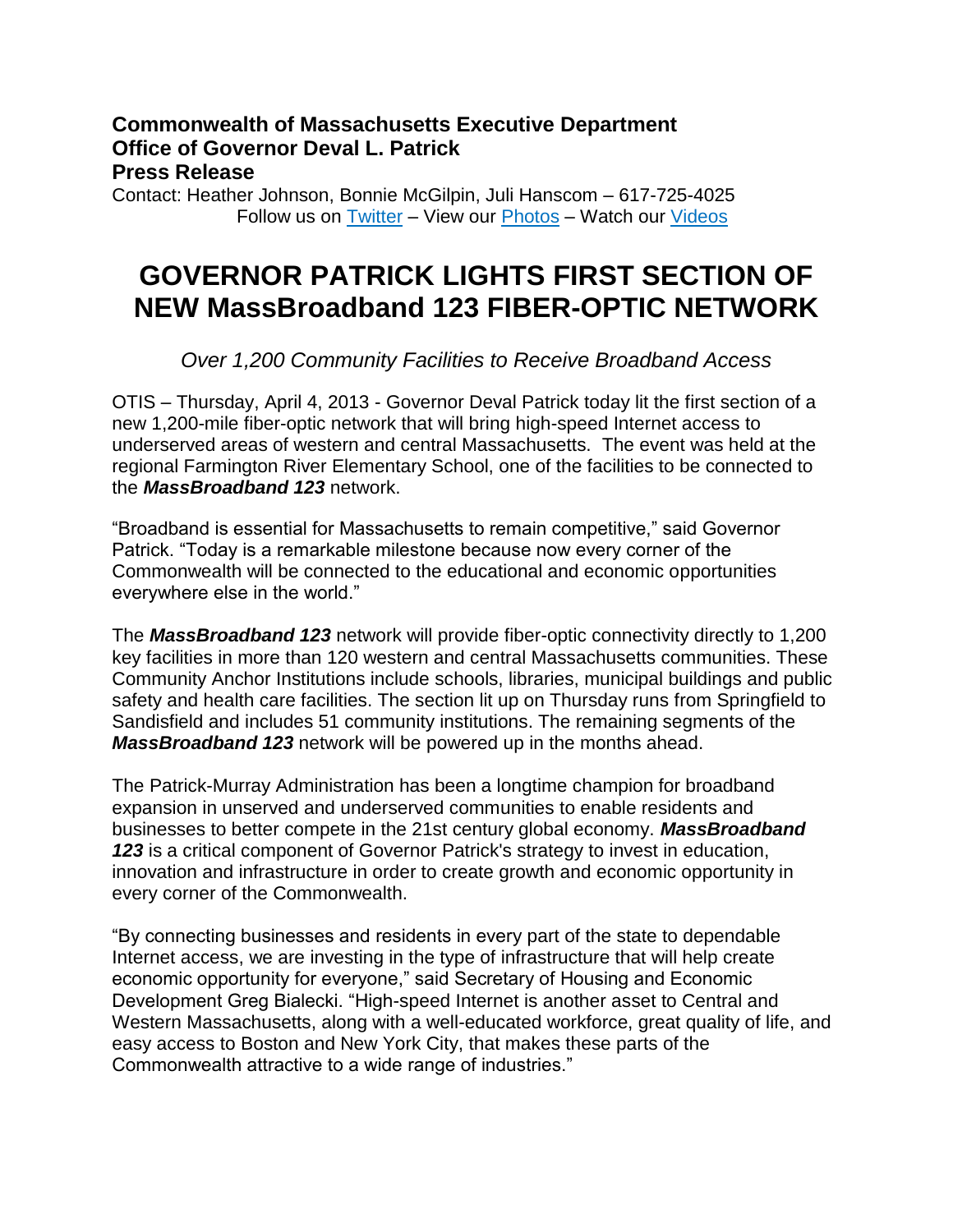"Nothing is more important to our future than making sure our students have the education and skills they need to compete and succeed in a digital world," said CEO of the Massachusetts Technology Collaborative Pamela Goldberg. "Today, we take the first step in the crucial process of connecting them to that digital world."

The immediate benefits of providing fiber-optic connectivity to the 1,200 Community Anchor Institutions include:

- **Opportunities to enhance school curriculums.** These opportunities include virtual field trips, access to online content such as videos or podcasts, and the opportunities to learn and use digital technologies such as websites, wikis and blogs.
- **Greater bandwidth in libraries so that they can meet the increasingly digital needs of local residents.** For example, libraries will be able to aid in job searching and training by providing access to job websites and assisting with resume writing and computer skills training. They can assist businesses by being a video conferencing hub and can teach digital literacy to the elderly and disabled.
- **Improved and enhanced communications by police and fire departments internally, across departments and with the public.** With this new network, police stations across the region will have reliable, fast access to the state Criminal Information database, and be prepared for the next generation 911, which will allow reports to come in via voice, text, email and even videos of an emergency situation.

As part of the network's launch, a Microsoft Skype demonstration connected students at the Farmington River School with students at a Vive Digital center in Bogota, Colombia and the NASA Goddard Space Flight Center. The Colombian students participated through Vive Digital, Colombia's comprehensive broadband initiative, with Governor Patrick and members of his Administration met with during his February 2013 trade mission to Colombia.

Governor Patrick and the Legislature created the Massachusetts Broadband Institute at the Massachusetts Technology Collaborative in the Broadband Act of 2008, providing \$40 million in state bond funds to start the process of connecting the unconnected in Western Massachusetts. In 2010, \$45.4 million in federal stimulus funding was awarded to the Massachusetts Broadband Institute at MassTech through the highly-competitive second round of the National Telecommunications and Information Administration's (NTIA) Broadband Technology Opportunities Program (BTOP).

The *MassBroadband 123* network has been developed through industry collaborations, including network operator Axia NGNetworks USA, network builder G4S, owner's project manager Tilson Technologies and internet service provider Crocker Communications who provided Internet connectivity for the event.

"This exciting milestone would not have happened without the support of the Patrick-Murray Administration, the region's legislative and congressional delegations, the leadership and staff at MassTech and MBI, and terrific industry project partners and community representatives," said MBI Director Judy Dumont.